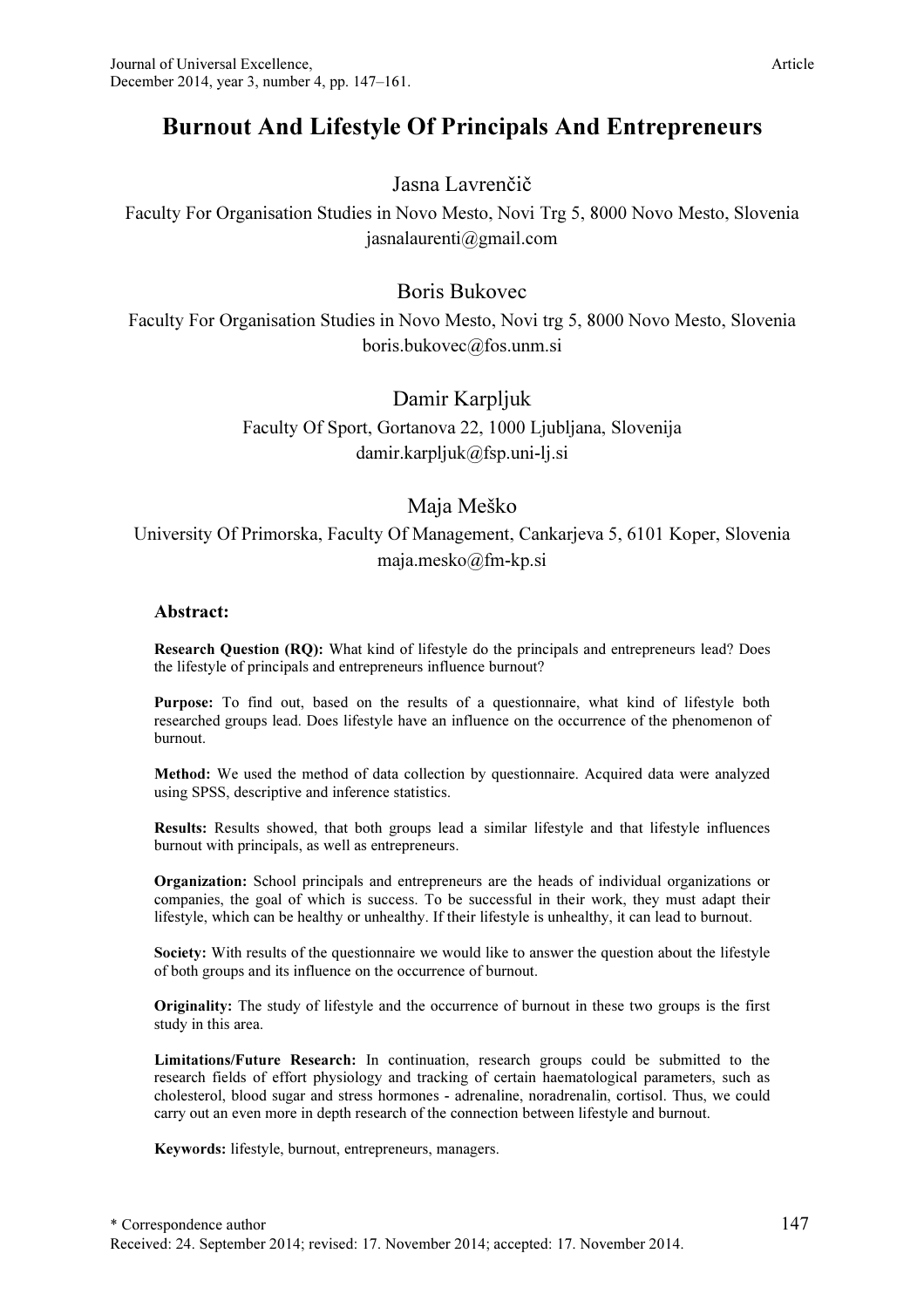### 1 Introduction

Principals are managers in public management. Management is represented by people, who are collectively or individually responsible (Greener, 1987, in Šugman et al., 2002, p. 16) to the institution that they are employed by. The essence of a manager's work is coordination (Rozman, Kovač & Koletnik, 1993, in Šugman et al., 2002, p. 216). A successful principal nowadays requires both the skills of manager and the skills of a leader. When we talk about the organisational and economic aspect of leading schools, the manager skills and abilities are certainly more desirable. However, these alone will not suffice, when the principal wishes to manage his employees well and efficiently. Principals, who can use the right measure of both in their work can certainly be more successful, as this helps them ensure support of the coworkers, are oriented towards the people in the organisation, their needs and the understanding of environment, within which they operate (Poličnik, 2006, p. 13).

An entrepreneur is the key element of the entrepreneurial process; only a quality, serious and mature entrepreneur can lead a company to success (Rajter et al., 2008, p. 25). A very important role of the entrepreneur is management and leading, but often, the entrepreneur is also an innovator, as they must know how to evolve an entrepreneurial opportunity into an entrepreneurial idea, which is interesting for the market, while ensuring assets and resources for realisation (Gomezelj Omerzelj et al., 2008, p. 22).

Principals and entrepreneurs are thus leaders, capable of quick adaptation to changes. For this, they are prepared to work from early morning hours and until evening, sometimes overnight. They are ready to adapt their way of life and sacrifice themselves to make the organisation or company successful.

We have involved principals and entrepreneurs from all over Slovenia into the research. We realise, that good awareness, hard work, perseverance and various preventive actions may warn people and draw more attention to the care for one's own health and that, which happens to them, and thus prevent many a loss of a very significant human resource, not only for the organisation, but for the country as a whole.

The purpose of the research is to, based on both research groups, confirm or deny the first research question, which we have asked ourselves, that is, what is the lifestyle that the principals of elementary and high schools and kindergartens lead and what is the lifestyle of entrepreneurs.

The goal of the research is to determine if the lifestyle or its elements actually influence the burnout of mentioned groups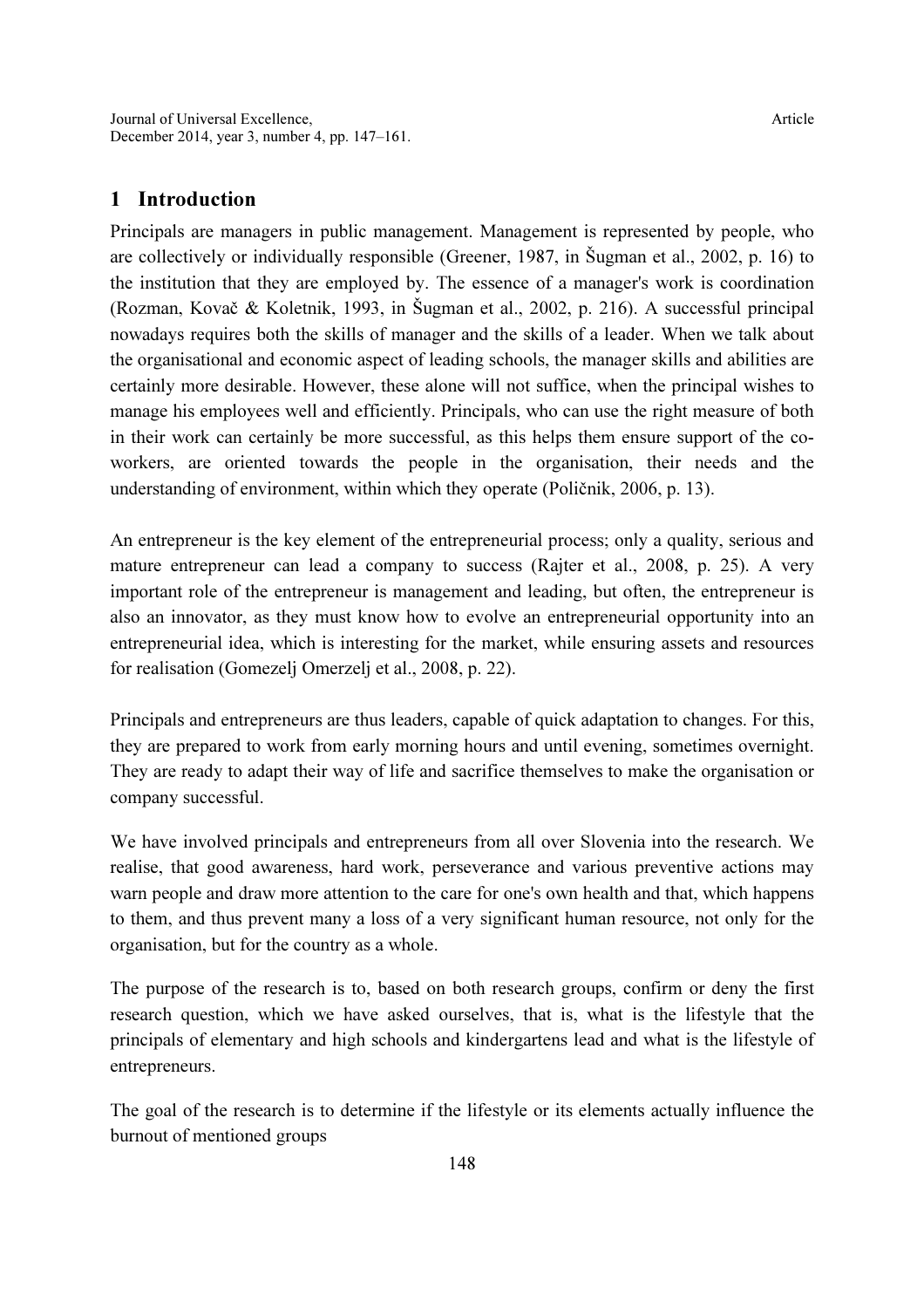### 2 Theoretical Foundations

#### 2.1 Review Of Literature And Theoretical Foundation Of The Problem

Lifestyle is the way of life. It has an important role in the everyday life of each individual. It determines our well-being and stress resistance (Youngs, 2001, p. 89). It is a voluntary behaviour and the decision regarding behaviour and consumption patterns, which people select on their own (Blaxter, 1990, in Starc & Kovač, 2007, p. 29). From the perspective of an individual, we can understand it as a multitude of practices, activities, cultural orientations and wishes, which are expressed in clothing, eating and functioning habits (Ule et al., 2000, in Starc & Kovač, 2007, p. 30).

A healthy lifestyle includes healthy and regular nutrition with no vices, a proper balance between work and rest, maintaining physical and emotional capacity, balance between the physical and intellectual effort and a genuine contact with nature. Of course, it also includes the knowledge and control of oneself, inter - human relationships, personal means of relaxation and constant learning (Ramovš, 2009, p. 5). A negative element of unhealthy life, along with smoking, alcohol and drug abuse is, most commonly, an unhealthy diet, closely related with the occurrence of excess weight and obesity, as well as diabetes (Novak, 2010, p. 29).

Physical activity is one of the methods, which efficiently influences our well - being as it has an important role in the prevention of development of many a disease and reduction of potential health issues (Karpljuk et al., 2009). Sports activity reinforces and maintains psychological health and contributes to a better self - image and self - valuing (Karpljuk et al., 2009). There are many people, who are aware of this, however, the fast pace of life means more and more obligations at work and in personal life, as well as a country, which does not employ right ways to encourage employee health care, due to which they neglect it (Štefančič, 2011). Bilban (2007) advises, as a path to avoid burn - out, a definition of one's goals, based on realistic foundations. The individual must increase the attention paid to one's own health, which involves both nutrition and drinking habits, as well as healthy physical activity. One of the measures of burnout prevention is also spending at least some of the time without previously set obligation, taking the time to relax, refresh old friendships and establish new ones and ceasing to carry frustrations and anger within us.

Burnout is a psychological exhaustion, which appears with individuals, constantly exposed to pressure and negative stress in the work place. Burnout is not only the exhaustion at the end of a work days, but a progressing cycle of exhaustion and loss of vitality, which influences an individual's emotions, body and mind (Stevens, 1995, p. 25). Maslach (1998) defied burnout as a psychological syndrome, which is expressed as emotional exhaustion, depersonalisation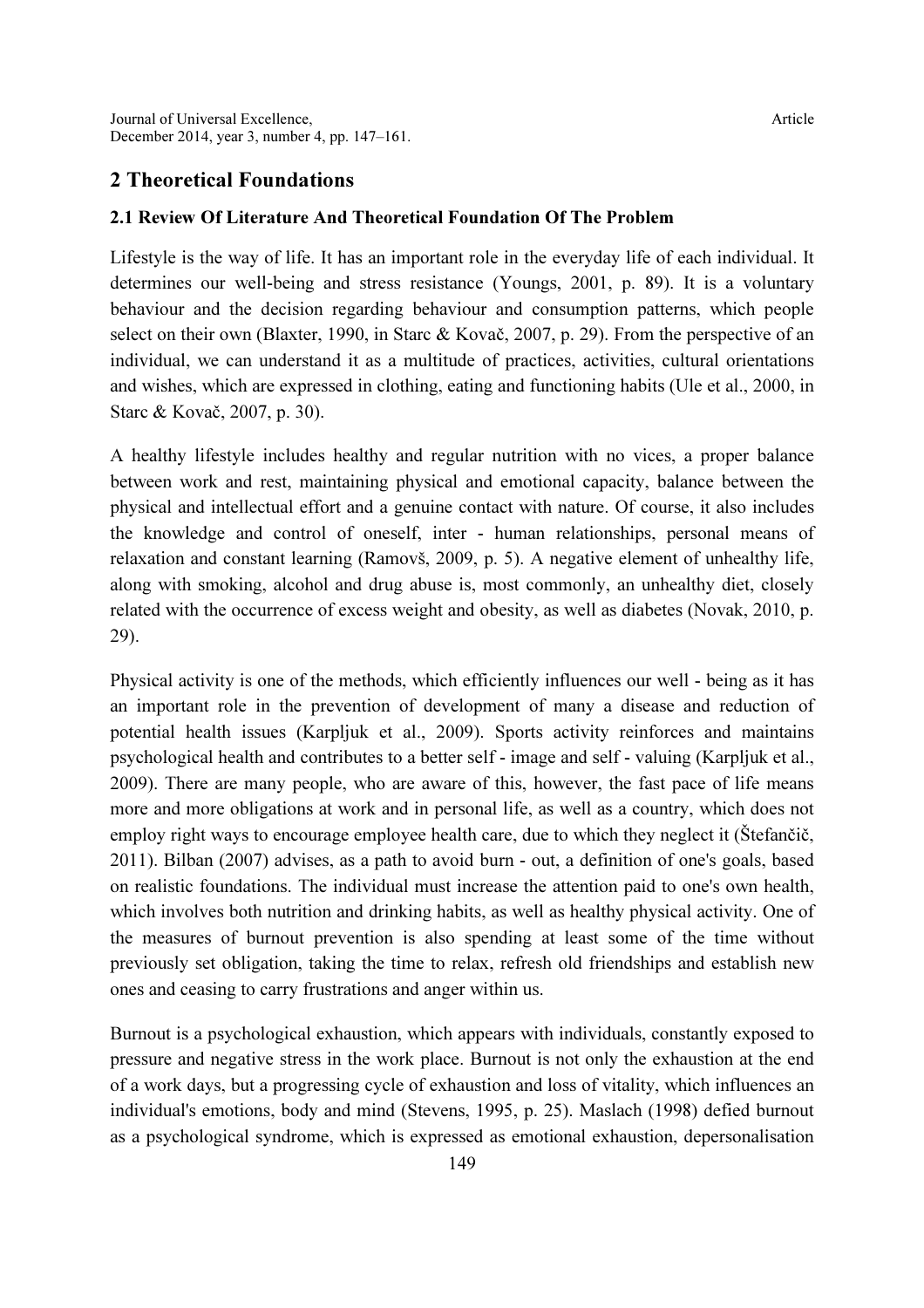and reduced efficiency and is a consequence of chronic intrapersonal stressors at work (Maslach, 1998, in Pšeničny, 2006, p. 1). Research, based on a three dimensional concept of burn - out, these are the aforementioned emotional exhaustion, depersonalisation and a reduced sense of personal fulfilment, were carried out based on the concept of Christine Maslach (2001). Maslach (2001) developed the MBI questionnaire - Maslach Burnout Inventory, which is one of the best known burnout questionnaires in the world (Maslach et al., 2001). This questionnaire was also used in our survey for the identification of burn - out. Černelič Bizjak (2007) states, that, in Slovenia, as much as a third of health related absences from work (regardless of position or profession) is a consequence of burnout(Černelič Bizjak, 2007, p. 30). Šubic (2007) adds that, in Slovenia, 10% of employed individuals are burnt out with over 50% of employed individuals, that is every fourth Slovenian, already showing the initial symptoms of burn - out. The danger increases with higher education and how demanding the work place is (Šubic, 2007, in Boštjančič, 2010), where the positions of entrepreneur as well as the principal, as a manager in public management, are also placed.

### 2.2 Thesis Development

With the research, we wish to confirm the thesis, that entrepreneurs and principals have a similar life style, which may also influence the occurrence of burn - out.

### 3 Method

### 3.1 Data Collection

Surveys had been sent through electronic messages with a request for permission in advance.

According to the data of the Agency of the Republic of Slovenia for Public Legal Records and Related Services (AJPES), in the year 2010, in Slovenia, 55.734 economic companies were operational, along with 71.242 independent entrepreneurs (Agency of the Republic of Slovenia for Public Legal Records and Related Services, 2010). Surveying was carried out on a sample of randomly chosen entrepreneurs with a public e-mail address. The survey was sent to a total of 700 e-mail addresses, 156 entrepreneurs, that is 22,3% of entrepreneurs, clicked the link, while there were 91, that is 13%, surveys, suitable for data processing.

The sample of principals included principals of elementary schools, high schools and kindergartens. According to the data from the year 2011 (Ministry for Education, Science and Sports, 2011), there are 451 elementary schools, 163 high schools and 373 kindergartens in Slovenia. The survey was sent to a total of 490 e-mail addresses of principals, found on the websites of schools and kindergartens. 131, that is 26,7%, clicked the link, while there were 96, that is 20%, surveys, suitable for processing.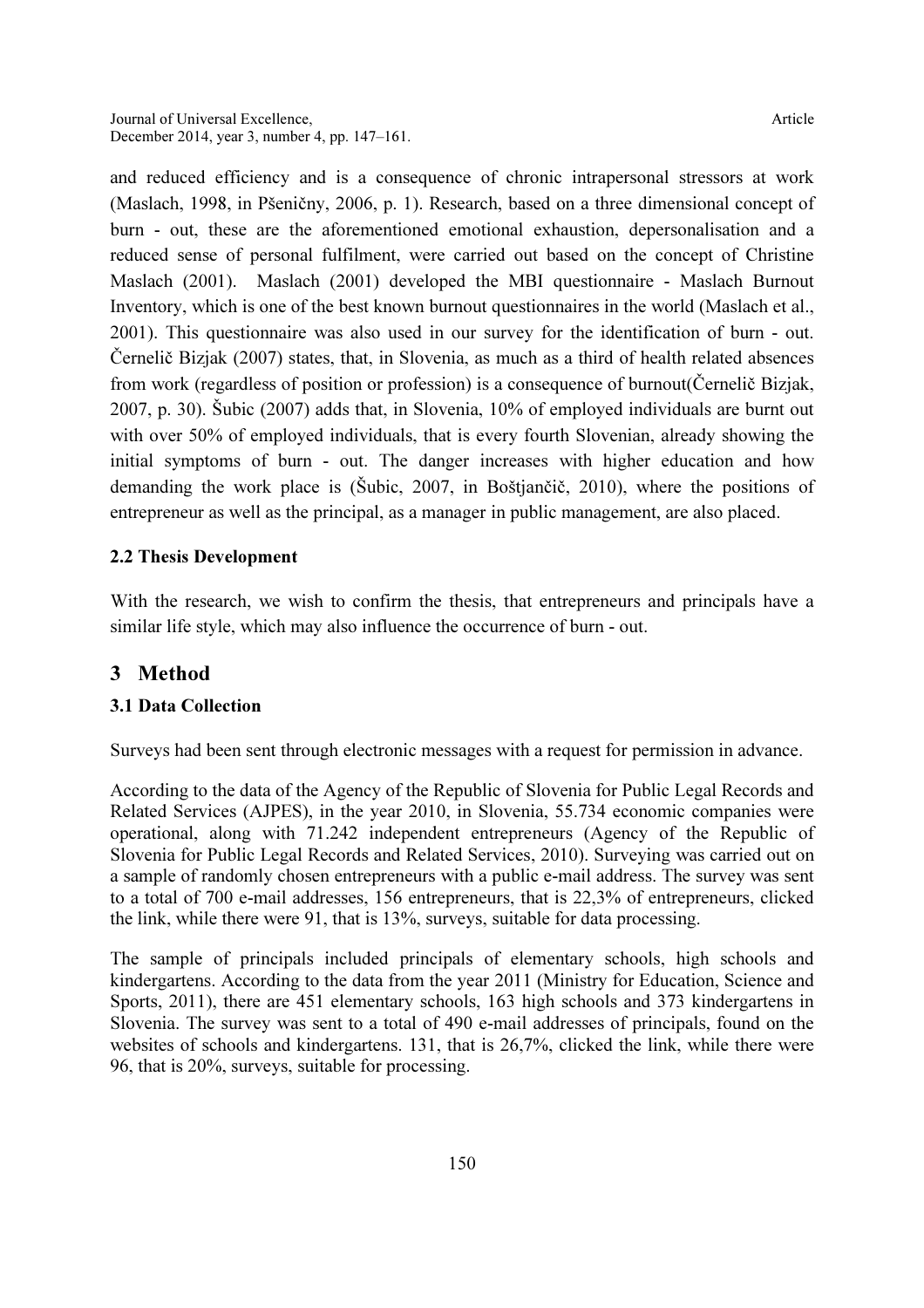#### 3.2 Theoretical (Data) Model Of The Research And Measuring Instrument

The Research Model that we designed (Figure 1) is set in stages. First, based on the results, we have studied the lifestyle of principals and entrepreneurs. Then, through MBI questionnaire (Maslach Burnout Inventory), we explored the incidence of burn - out, which, according to results, is present in both research groups. From all the acquired data and literature, which was available to us, we will organise various promotional actions about a healthy lifestyle in the future, which will warn of the unhealthy lifestyle and the occurrence of burn - out. With this, we wish to help individuals, companies and organisations.



Figure 1: Research Model: Lifestyle elements which may lead to burn - out. Translation: življenjski slog - lifestyle, podjetniki - entrepreneurs, ravnatelji - principals, zdravje - health, uživanje obrokov na dan - meals per day, gibanje - physical activity, izgorelost - burnout.

The questionnaires were divided into three segments. To identify burnout, we used the MBI-ES Burnout Questionnaire (Maslach, Jackson & Schwab, 1996), which identifies three dimensions of burnout, those being emotional exhaustion, depersonalisation and personal fulfilment. The already mentioned questionnaire MBI (Maslach Burnout Inventory) contains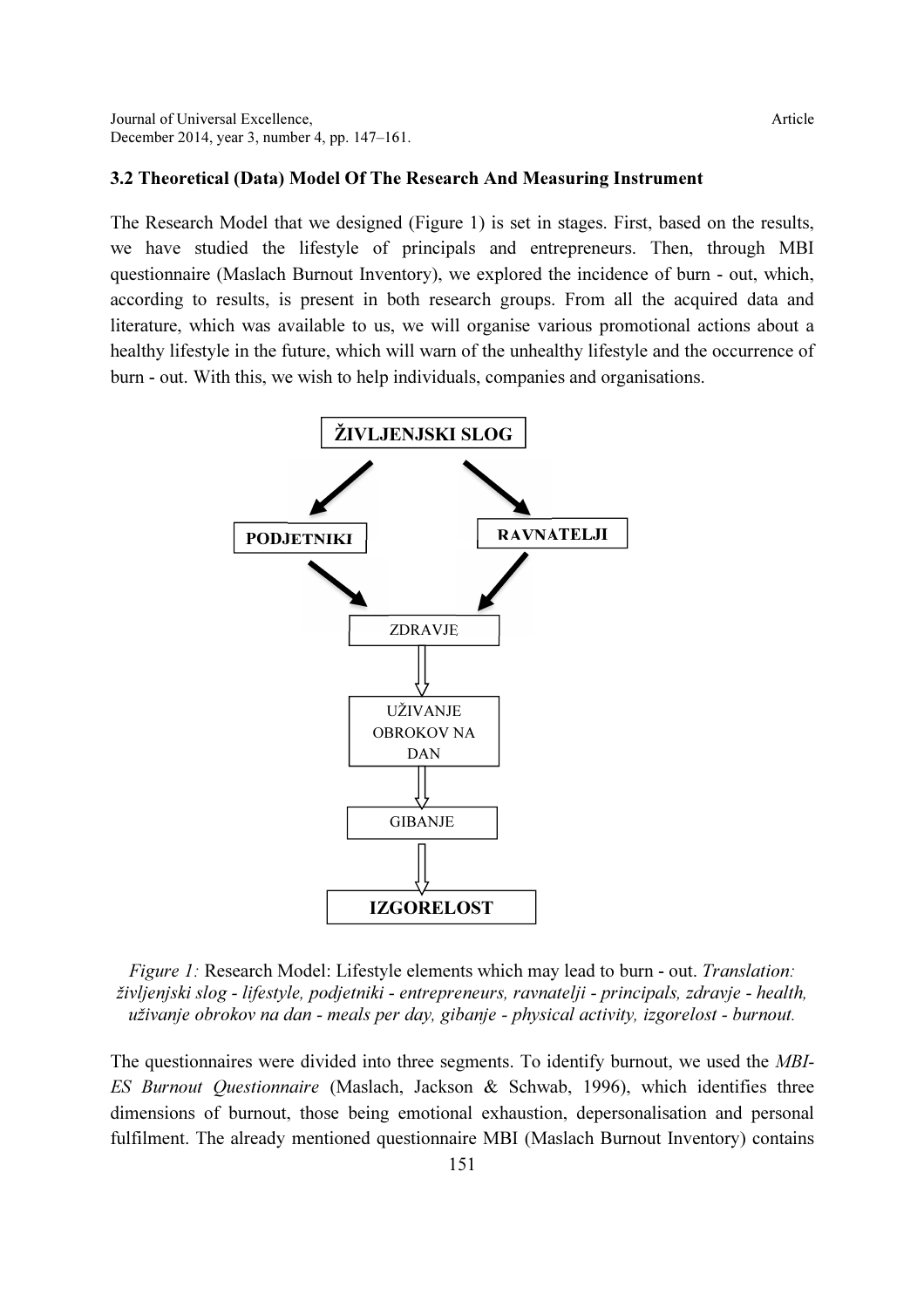22 points, which describe feelings, related to work. The survey participants used a seven stage scale , from 0 (never) to 6 (every day), with the points adjusted to individual research groups. The second part of the questionnaire is adapted according to the questionnaire Countrywide Integrated Noncommunicable Disease Intervention, 2008. The questionnaire covered 8 fields, those being: socio - demographic questions, burnout, health condition, smoking, eating habits, alcohol, body weight and physical activity.

All areas were covered by 80 questions. At first, we acquired basic data from the respondent, such as gender, age, marital status, education, time of employment in the function and total time of employment, which amounted to 11 questions. In continuation, we asked about health (16 questions), divided into two parts - a subjective evaluation of health (evaluation of a respondent's own health on a scale from 1 to 5) and an objective evaluation of health (questions regarding health issues, medical diagnoses, use of medicine). The questions regarding burnout were responded to with claims (22 questions), 2 questions related to smoking (time and regularity of smoking), 12 questions encompassed dietary habits (frequency of meals, drinking, dietary preferences), 7 questions related alcohol (frequency and quantity of alcohol consumption), followed by questions about body weight (3 questions: body weight, body height and happiness with body weight). The final segment of the questions regarded the physical activity of the responded and contained 7 questions, relating to the type of recreational activity in free time, the path to work and quantity of physical activity.

#### 3.3 Data Analysis

In the research part, we used the method of data collection with a survey questionnaire. Acquired data was processed with the use of the SPSS software. In accordance with the set questions, purpose and goals of the research, we used descriptive and inference statistics.

### 4 Results

#### 4.1 Lifestyle Of Principals And Entrepreneurs

To identify the lifestyle of both groups, we focused on three questions, which cover the three essential elements, defining lifestyle as healthy or unhealthy:

- 1. Care for one's health (Table 1).
- 2. Frequency of meals (Table 2).
- 3. Physical activity (Table 3).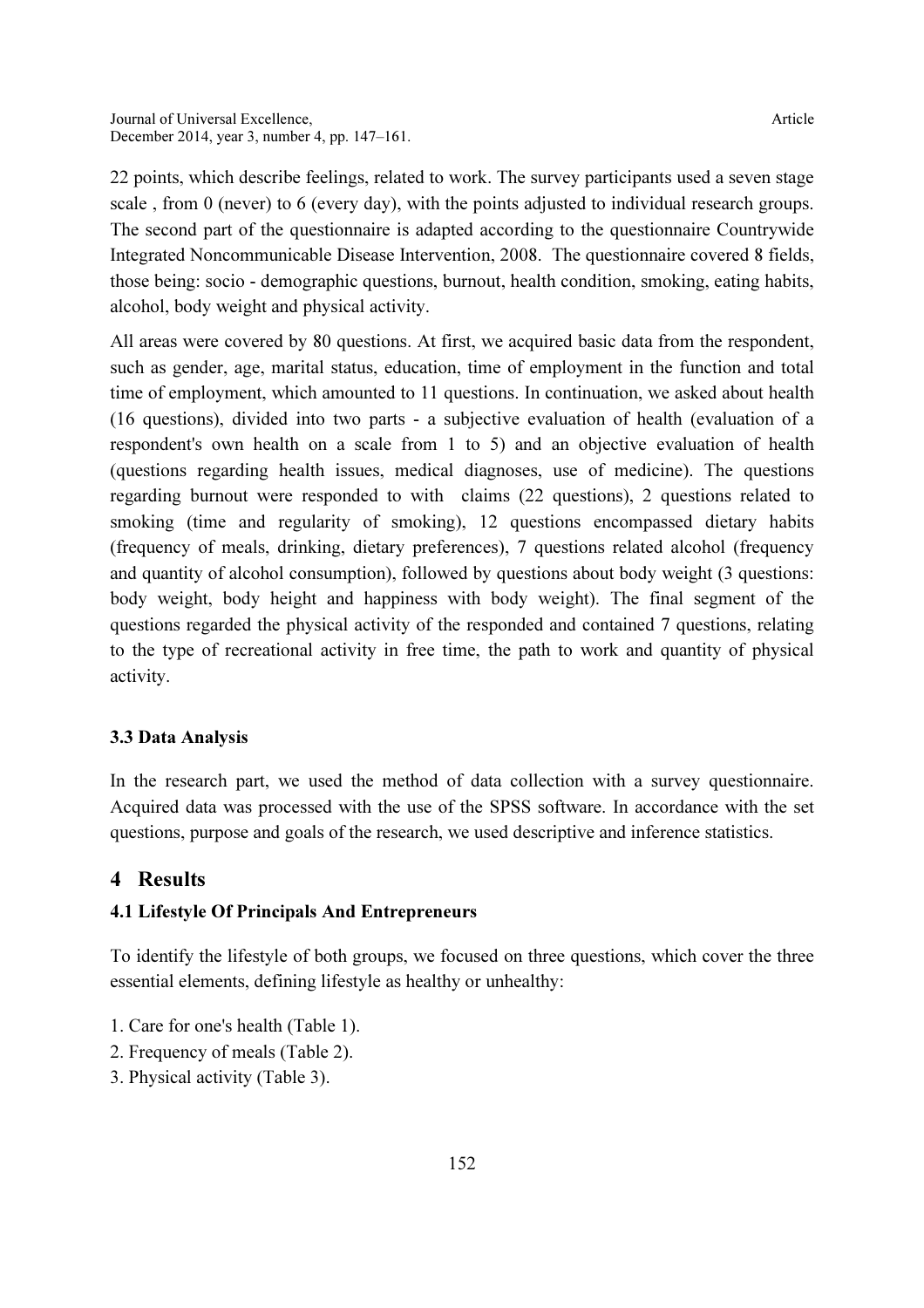Burnout of the respondents was identified with the question "burnout at workplace", which was responded to on a 5 level Likert scale (Figure 1, Figure 2). To answer the question "Does lifestyle influence burnout of both research groups?" we have used the subjective evaluation of current health of the respondents (Table 4).

1. Health care: For this reply, we took the question from the survey, which provides a subjective evaluation of an individual's personal care for health, it being "How much do you care for your health?" (Table 1).

A majority of principals stated that their care for their own health is fairly good (53,7%), followed by those who think they do little or too little (34,1%). Among entrepreneurs, 46,0% responded, that they care for their health too little, followed by those, who think that they care for it fairly well (40,4%) (Table 1).

| Table T. Care for health |            |               |  |
|--------------------------|------------|---------------|--|
| How much do you care for | principals | entrepreneurs |  |
| your health?             |            |               |  |
| A lot                    | 8,5%       | 7,2%          |  |
| Fairly good              | 53,7%      | 40,4%         |  |
| A little, too little     | 34,1%      | 46,0%         |  |
| Almost don't             | 3,7%       | 5,9%          |  |
| Don't know what to say   | $0.0\%$    | 0,4%          |  |
| Total                    | 100,0%     | 100,0%        |  |

 $T_1$  1. 1. C C 1. 1.1

We have excluded respondents who selected the answer "Don't know what to say", while we ascribed values from 1 (almost nothing) to 4 (a lot) to other replies and calculated the average value.

The results have shown, that, on average, by self evaluation, the principals take better care of their health ( $M = 2.7$ ) than the entrepreneurs ( $M = 2.5$ ).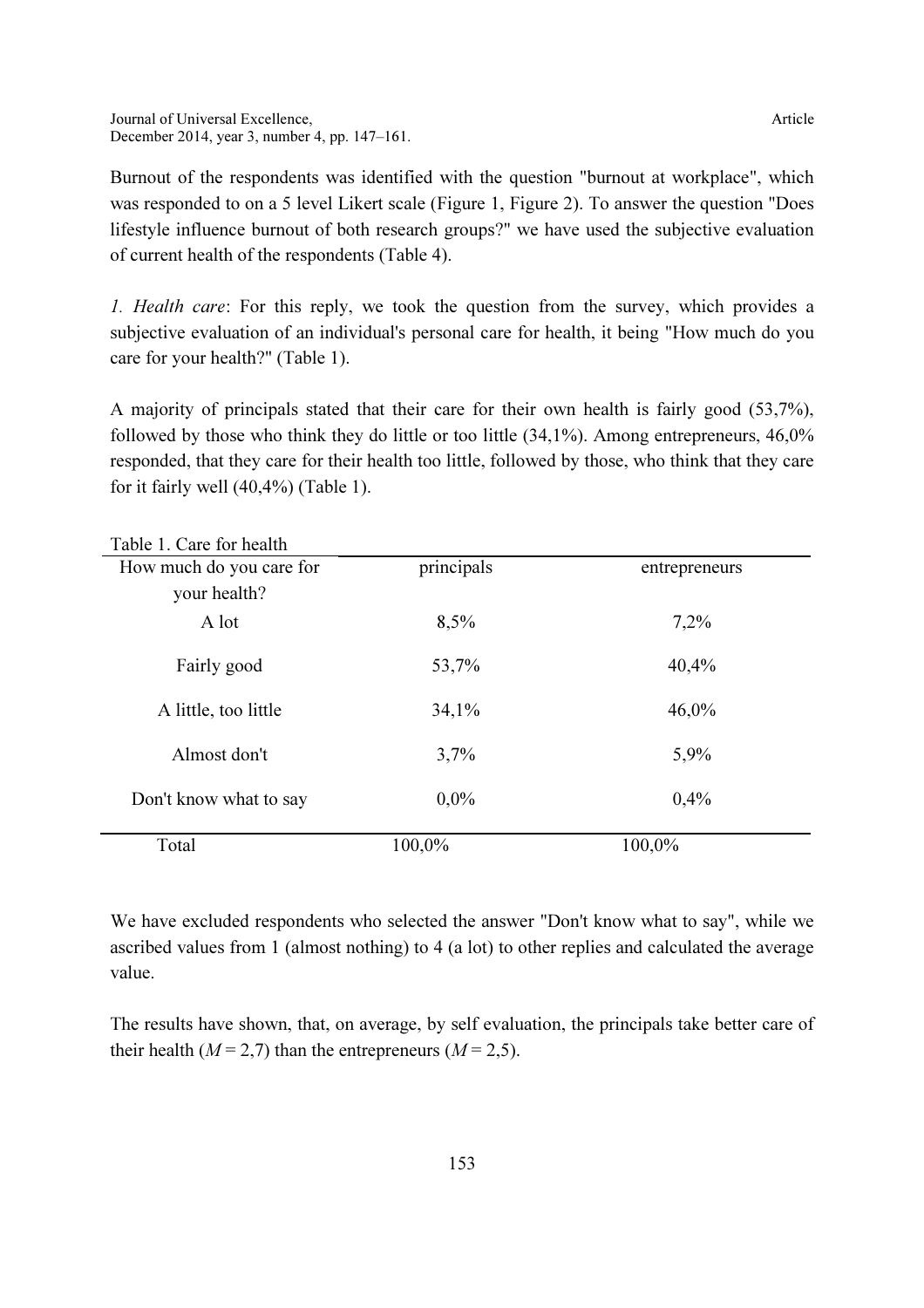#### 2. Frequency of meals (Table 2):

The respondents answered a closed type question on the average number of meals per day. We excluded replies "0", "23" and "34", since we assumed, that they do not represent the actual state with the respondents. Based on other replies, we calculated an average number of meals per day.

Table 2. Frequency of meals

| How many meals do you usually eat per day? | principals | entrepreneurs |
|--------------------------------------------|------------|---------------|
|                                            |            |               |

On average, less meals are consumed by principals  $(M = 3, 4)$ .

#### 3.Physical activity (Table 3):

To calculate the average number of days each week, when the respondents are physically active, we only considered values between 0 and 7.

Table 3. Number of days of recreational physical activity each week.

| Usual number of days of recreational<br>physical activity each week | principals | entrepreneurs |
|---------------------------------------------------------------------|------------|---------------|
|                                                                     |            |               |

On average, principals are more recreationally physically active each week  $(M = 3,2)$ , however, the entrepreneurs are very close  $(M = 3,1)$ .

#### 4.2 Occurrence Of Principal And Entrepreneur Burnout

To better understand the reply to the second question, we will present the burnout results for both groups in the following part. We measured burnout with the MBI questionnaire - Maslach Burnout Inventory, which contains 22 points, describing work related feelings. Respondents used a seven point scale to decide on statements, with replies ranging from 0 (never) to 6 (every day), while the points were adjusted to each individual researched group. Spaces on the measuring scale are not even, so average grades need to be treated relatively in the sense that the highest average grade in the reply "I have done a lot of useful things in my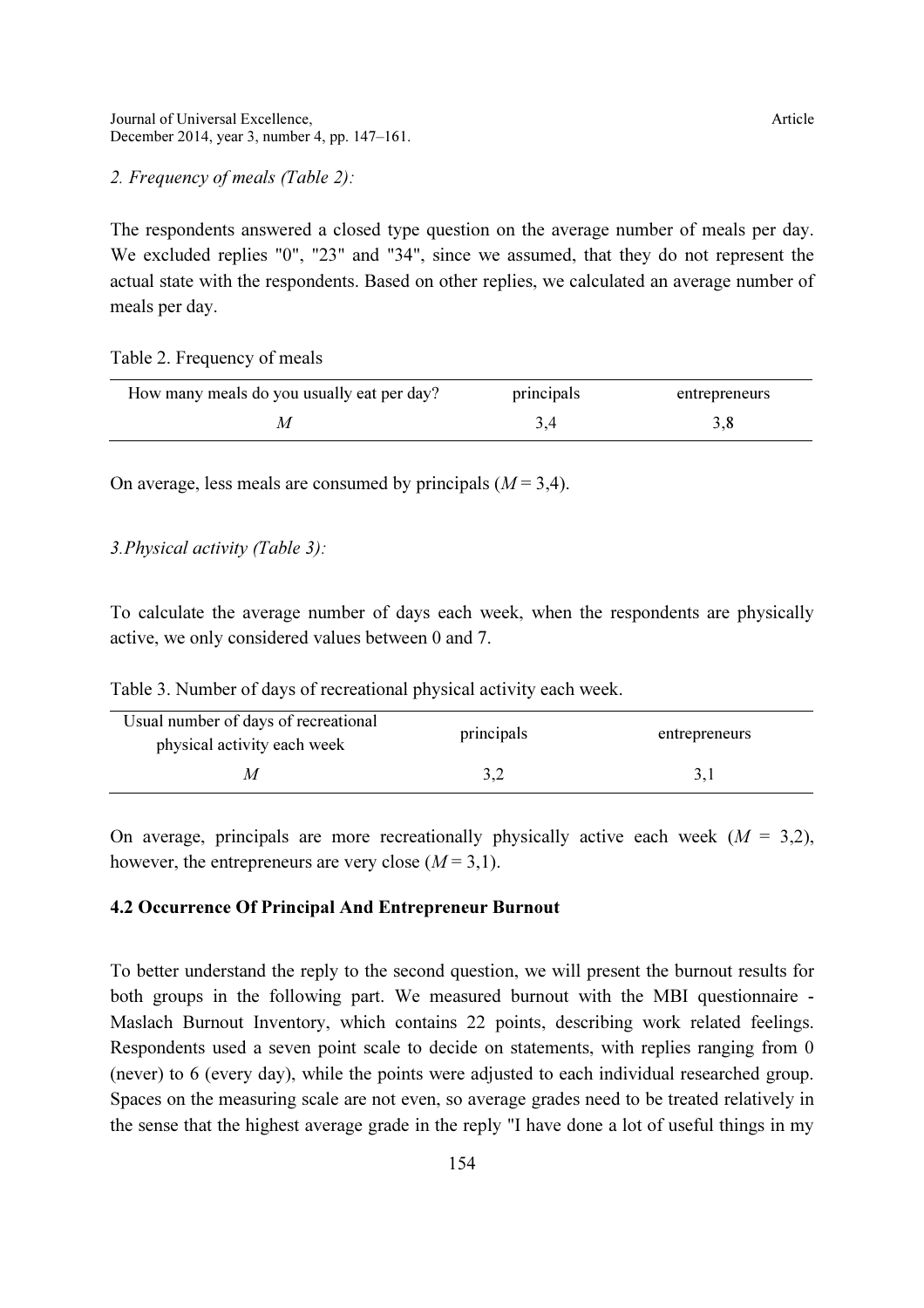Journal of Universal Excellence,  $\blacksquare$ December 2014, year 3, number 4, pp. 147–161.

work." means, that the respondents, on average, most commonly feel that way, while the lowest average grade for the statement "I do not much care, what happens to some of my employee." means, that the respondents generally feel this way most seldom.



#### Izgorelost ravnateljev

Figure 2: Principal Burnout

Principals most commonly feel, that they have done a lot of useful in the course of their work  $(M = 4.8)$ , that they have no trouble in understanding the feelings of their subordinates  $(M = 4.8)$ 4,5), feel, that they positively influence the lives of others with their work ( $M = 4,4$ ) and that they very efficiently deal with daily problems  $(M = 4.2)$ . They most seldom feel, that direct work with people is overburdening for them  $(M = 1,2)$ , that they treat some employees impersonally  $(M = 0.7)$  and that they do not much care, what happens to some of their employees ( $M = 0.5$ ). The vertical line on the diagram shows the average of all statements (M  $= 2.6$ ) – feelings with a higher average value are felt by principals at an above average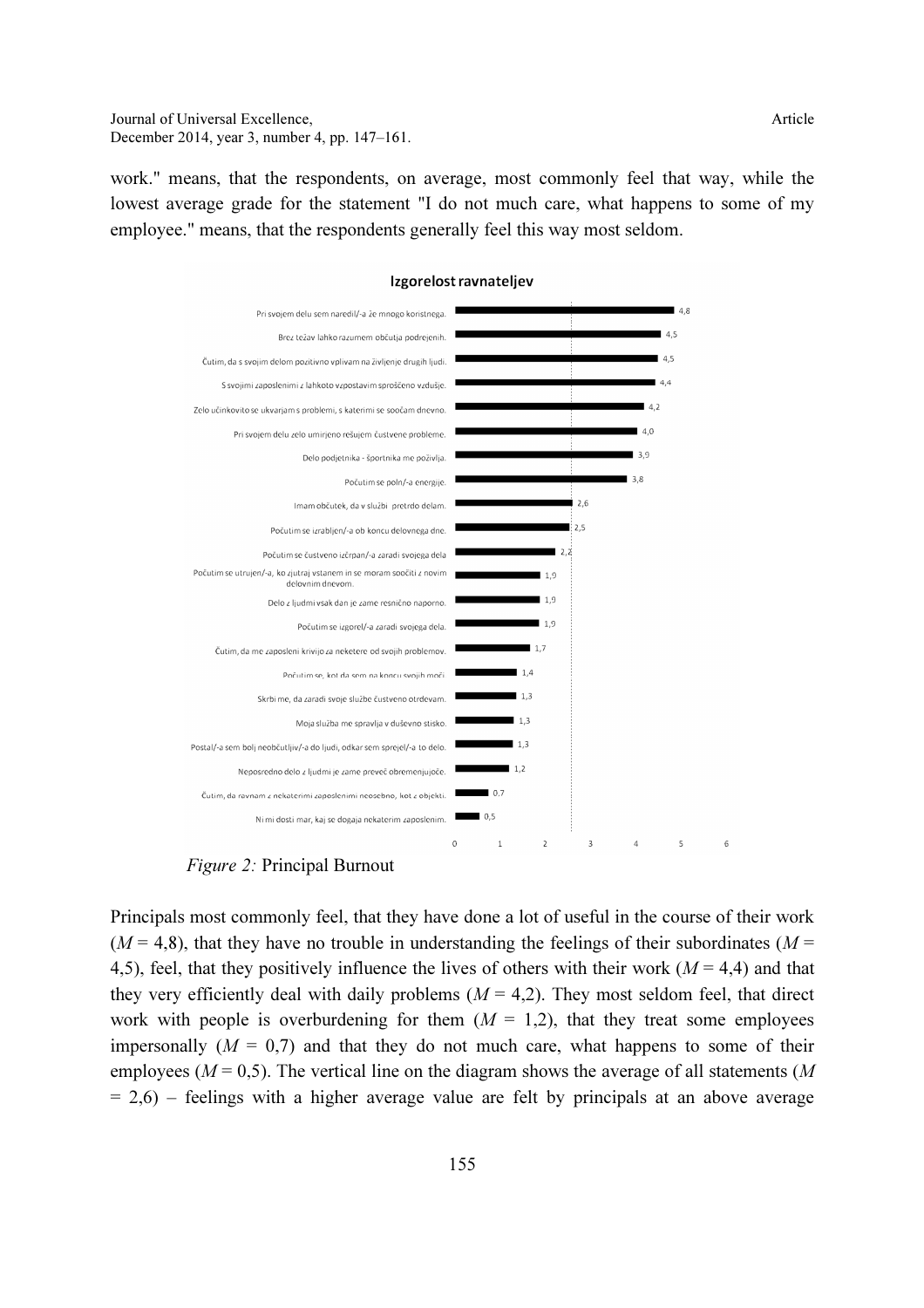frequency, while feelings with a lower average value are felt with a below average frequency (Figure 2).



#### Figure 3: Entrepreneur Burnout

Entrepreneurs most commonly feel, that entrepreneurship livens them up ( $M = 3.8$ ), that they have done a lot of useful in the course of their work ( $M = 3.8$ ) and that they find it easy to establish a relaxed atmosphere with their employees ( $M = 3.6$ ). They least frequently feel, that they are at the end of their strength ( $M = 1,8$ ), that they are drained at the end of the work day  $(M = 1,8)$ , that work puts them in emotional distress  $(M = 1,7)$  and that they are emotionally exhausted due to their work ( $M = 1,7$ ). The vertical line on the diagram shows the average of all statements regarding burnout ( $M = 2.5$ ) (Figure 3).

#### 4.3 Health Evaluation

»Does lifestyle influence burnout?« To be able to find an answer to this question, we have selected the question in the survey, which refers to a subjective evaluation of the current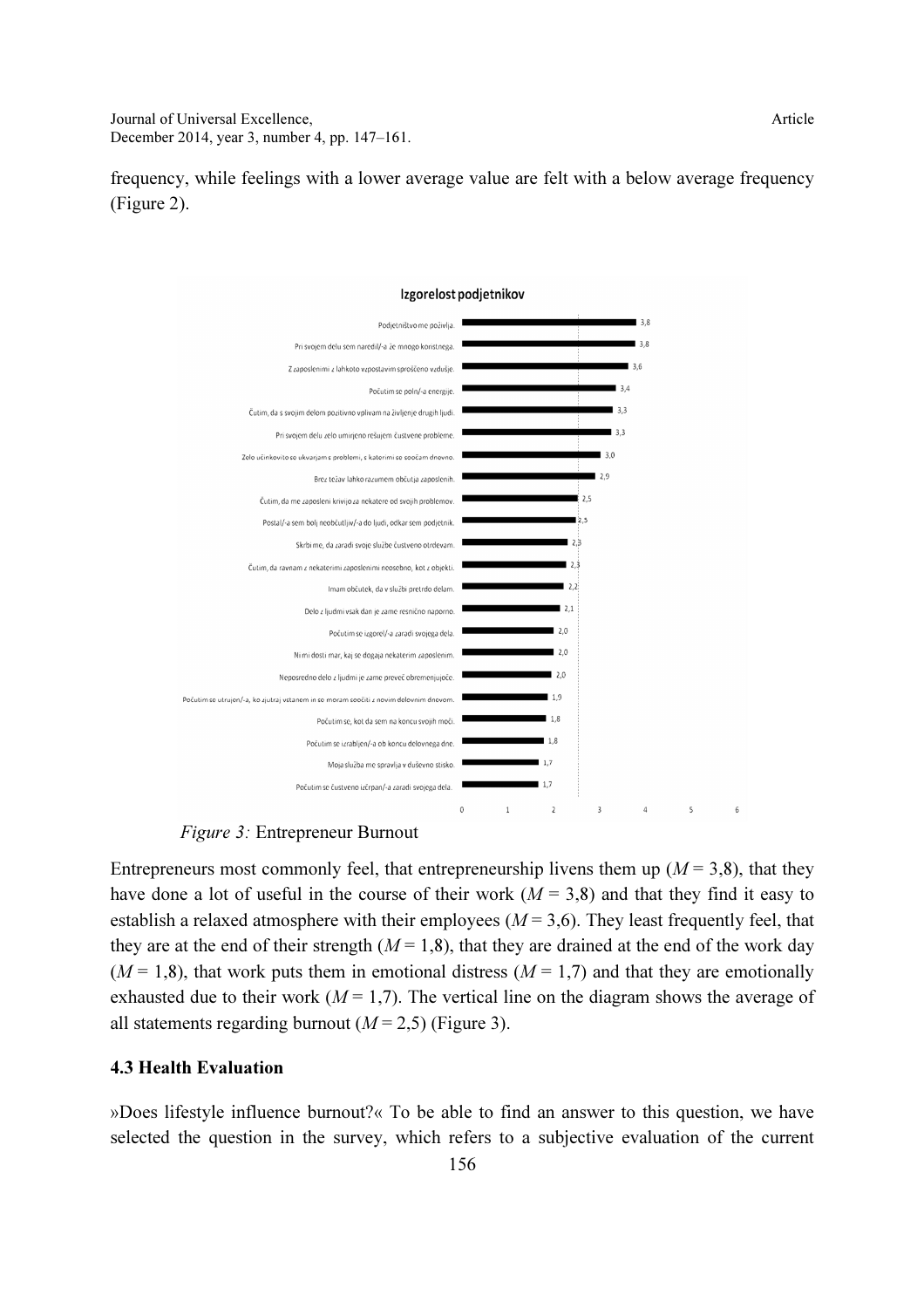health. We assume that those, who evaluate their health as good or very good, lead a healthy lifestyle and thus provide a better evaluation than the others. We have gotten the following results:

| How do you evaluate your<br>current health? | principals | entrepreneurs |
|---------------------------------------------|------------|---------------|
| Very bad                                    | $0.0\%$    | 0,7%          |
| Bad                                         | 3,7%       | 4,0%          |
| Intermediate                                | 21,0%      | 30,6%         |
| Good                                        | 60,5%      | 47,1%         |
| Very good                                   | 14,8%      | 17,6%         |
| Total                                       | 100,0%     | 100,0%        |

Table 4: Health Evaluation

Among principals, 60,5 % evaluate their health as good, followed by those who consider it intermediate (21,0 %). Among entrepreneurs, 47,1 % evaluated their health as good, while 30,6 % opted for intermediate (Table 4).

On average, principals have evaluated their health as a little bit better  $(M = 3.9)$ , than the entrepreneurs ( $M = 3,8$ ).

### 5 Discussion

The lifestyle of respondents, regarding the three elements of lifestyle from this research (health care, frequency of meals and physical activity), does not differ considerably. The burnout levels do not differ considerably either, as the average value of all statements, made when surveying principal burnout was  $M = 2.6$ , while it was  $M = 2.5$  for entrepreneurs. According to Maslach and Leiter (2002), burnout at workplace is not only a problem of the individual, the defects of the character, behaviour or productivity, as in this case, the solution would be simple: change people or get rid of them. Burnout is a problem of the social environment, within which people work, regardless of the work they do, the interpersonal interactions they shape and the way they carry out their work tasks. If a work place does not acknowledge the human side of work, the risk for burnout is higher  $(p. 17–18)$ . Frequently, it is a consequence of chronic stress and characteristic for professions, which mainly deal with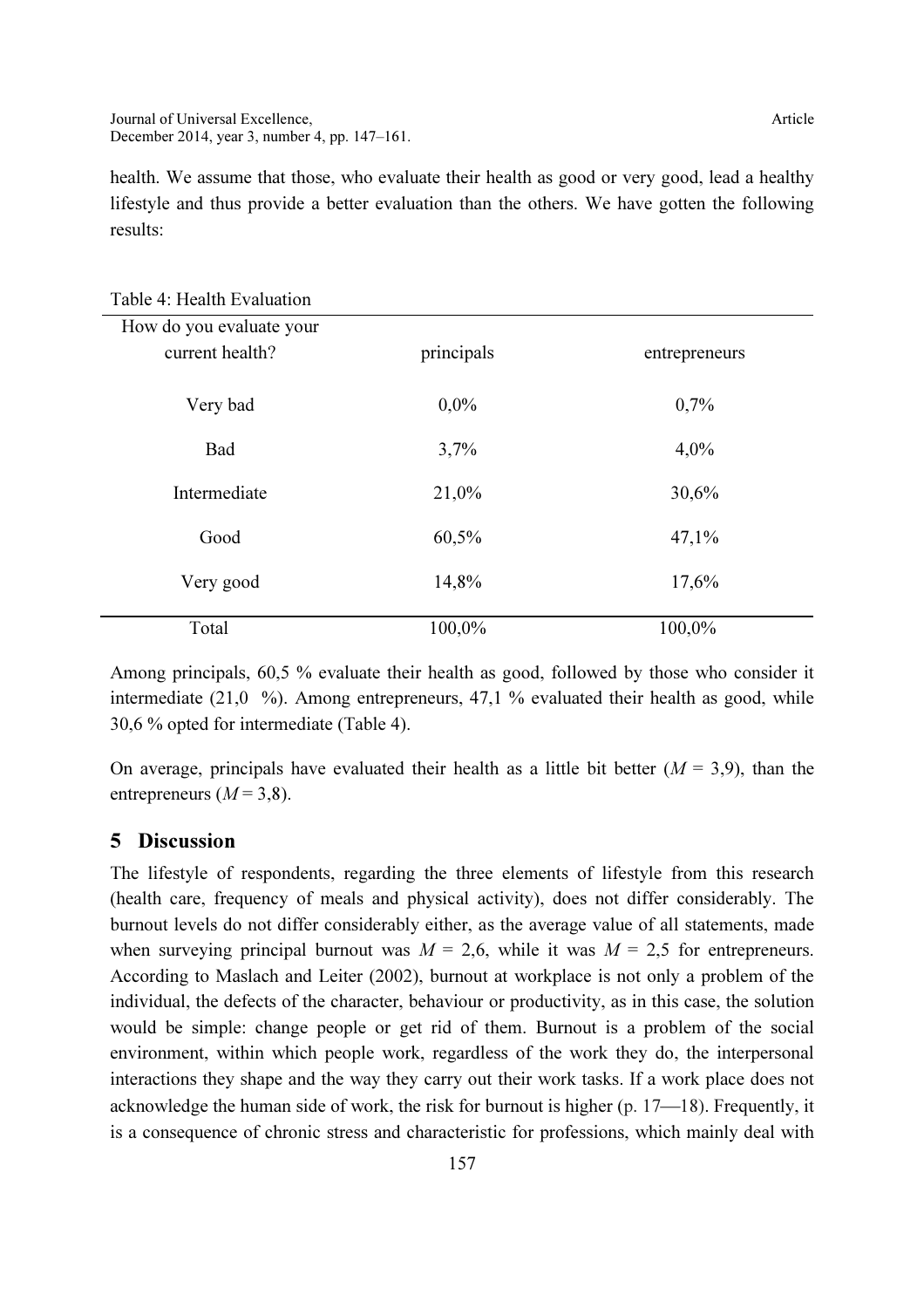human resources, which also includes principals and entrepreneurs. It is the last phase of an unsuccessful solving of stressful situations (Černelič Bizjak, 2007).

The way of life and stress are factors, which frequently influence illnesses affecting an individual. Care for oneself represents the maintenance of personal health (Bobovnik, 2012). It includes the activities of an individual, the family or the community with the intention of improving or maintaining health and preventing disease. It represents all decisions, taken by individuals for themselves or their families with the intention of staying physically and mentally fit. Exercise, healthy dietary habits, self curing, personal hygiene and avoidance of unhealthy vices (e.g. smoking) are all included in it. Care for oneself also represents a care for minor health issues and chronic conditions, as well as health after being released from a hospital (Bobovnik, 2012). A subjective evaluation of health condition says a lot about how an individual feels. On average, principals  $(M = 3.9)$  and entrepreneurs  $(M = 3.8)$  were very similar in self evaluation. Košiček (1998) states that caring for ones health means healthy living and we leave healthily if we strive to expose ourselves as little as possible to the so called risk factors, which are negative influences on our health, which lead to the development of chronic degenerative disease. Many people only begin to think about health once they fall ill or lose their health. A person who truly respects health and is aware of its value strives to maintain and reinforce it and, as much as possible, avoid disease (Berčič & Sila, 2001, p. 74). From the acquired results, we may concluded that lifestyle influences burnout.

Many things can be found in literature, that connect both research groups, principals and entrepreneurs. An entrepreneur, leading a company on their own, is a manager as well and a manager, too, can become a very successful entrepreneur. They are guided by an immeasurable desire to succeed. Thus, these people are ready to sacrifice many a night, without a week passing, when the drive to work makes them forget their free time. Thus, the acquired results do not surprise.

#### 6 Conclusion

Both questions we asked can be replied to affirmatively according to the obtained results. our research has shown, that entrepreneurs and principals, both in terms of lifestyle and in terms of burnout, do not differ significantly. This was consistently shown by results, as, regarding all researched lifestyle elements, both groups have a similar average. The average of self evaluation of health is  $M = 2.7$  for principals and  $M = 2.5$  for entrepreneurs. The average of the frequency of meals is  $M = 3.4$  for principals and  $M = 3.8$  for entrepreneurs. The average of weekly physical activity for principals is  $M = 3.2$  and for entrepreneurs, it is  $M = 3.1$ . The average of all statements on burnout amounted to  $M = 2.6$  for principals and  $M = 2.5$  for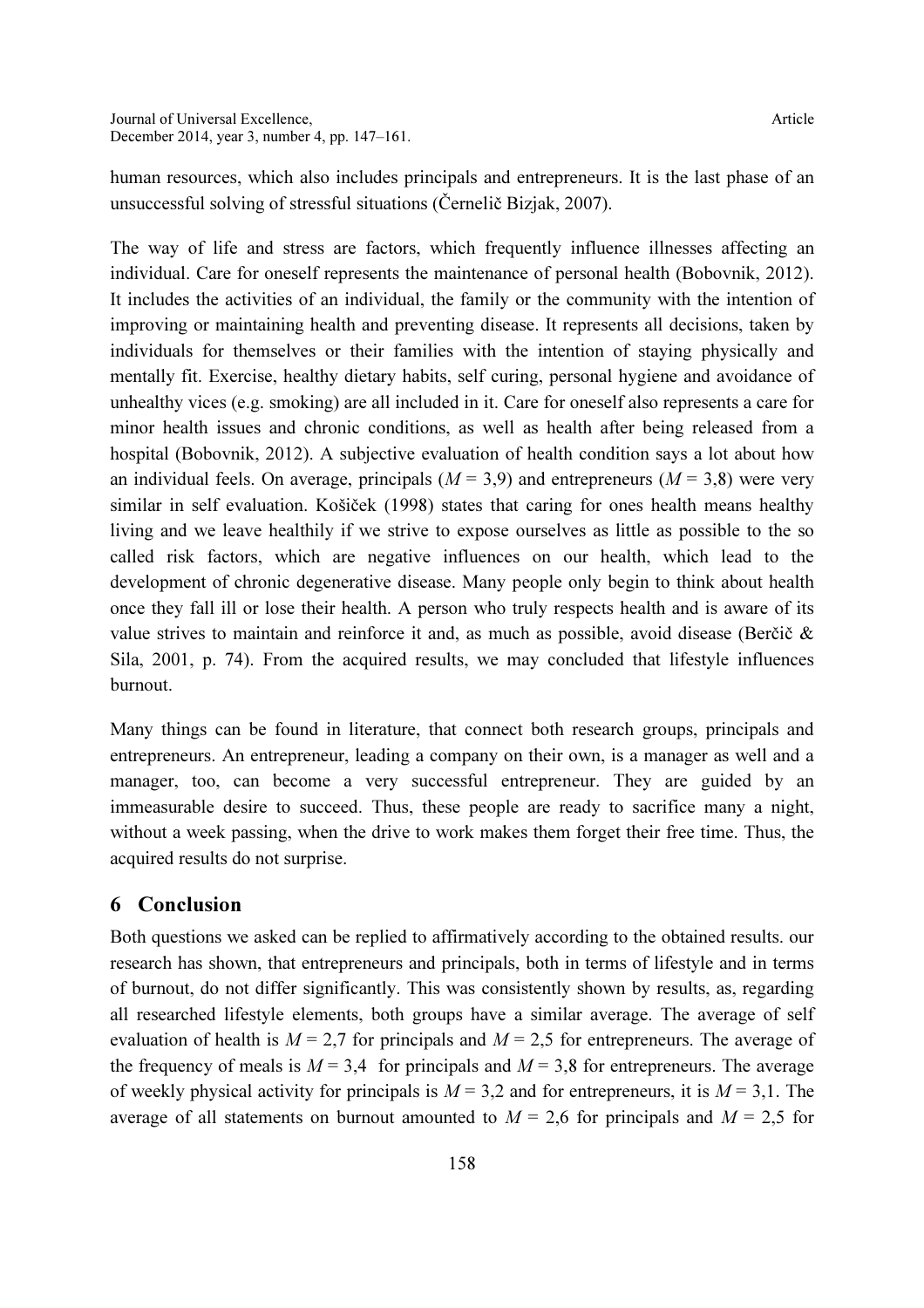entrepreneurs. The subjective health evaluation for principals was  $M = 3.9$  and averaged M=3,8 for entrepreneurs. Thus, major and significant deviations were not present.

This type of research, which would involve the mentioned research groups in the comparison of lifestyle elements and their influence on the occurrence of burnout as a modern day illness has not yet been detected in literature.

With this research, we wished to prove, that lifestyle or its elements are very significant, not only for the individual, but also for the company or organisation within which they operate. If an individual is of good health, which means that they have a healthy lifestyle, there is very little possibility for burnout to occur. This influences work success, well being and self confidence. The very ways of notifying the public about a problem of the modern time such as burnout is a step in the right direction, specifically, towards awareness that many face burnout and perhaps do not even know it. If a person is aware, why they feel the w ay they do, they may react in a timely manner. Everything is connected. A healthy, content person will work well, do more in a shorter time and positively influence others with their positive disposition. More such people mean more success which, through time, does not only assure the success of a small company or organisation, but an entire country.

In the future, both groups could continue to be researched, moving into the field of physiology of effort and following of some haematological parameters, which would show actual physical state of principals and entrepreneurs. These measurements would have to be conducted in laboratories, thus opening a new field of research, where a more detailed exploration of similarities and differences in terms of lifestyle and burnout could be carried out.

The survey questionnaire, which was sent to the principals and entrepreneurs, contained 80 questions of the closed type. Completion took at least 15 minutes. Since this questionnaire was reasonably long and since some questions referred to privacy, the respondents perhaps did not wish to answer particular questions or fill out the questionnaire.

### References

- 1. Agencija RS za javnopravne evidence in storitve (2010). Pridobljeno na: www.ajpes.si
- 2. Berčič, H. & Sila, B. (2001). Šport in zdravje z roko v roki tudi v obdobju zrelosti. Ljubljana: Fakulteta za šport, Inštitut za šport, 65 – 80.
- 3. Bobovnik, K. (2012). Skrb zase in duševno zdravje. Prisobljeno na: http://kako.si/wpcontent/uploads/2012/09/skrb\_zase.pdf
- 4. Boštjančič, E. (2010). Izgorelost nas ogroža-kaj lahko naredimo: pregled dosedanjih raziskav in primerov dobre prakse. HRM 8 (38): 64-68.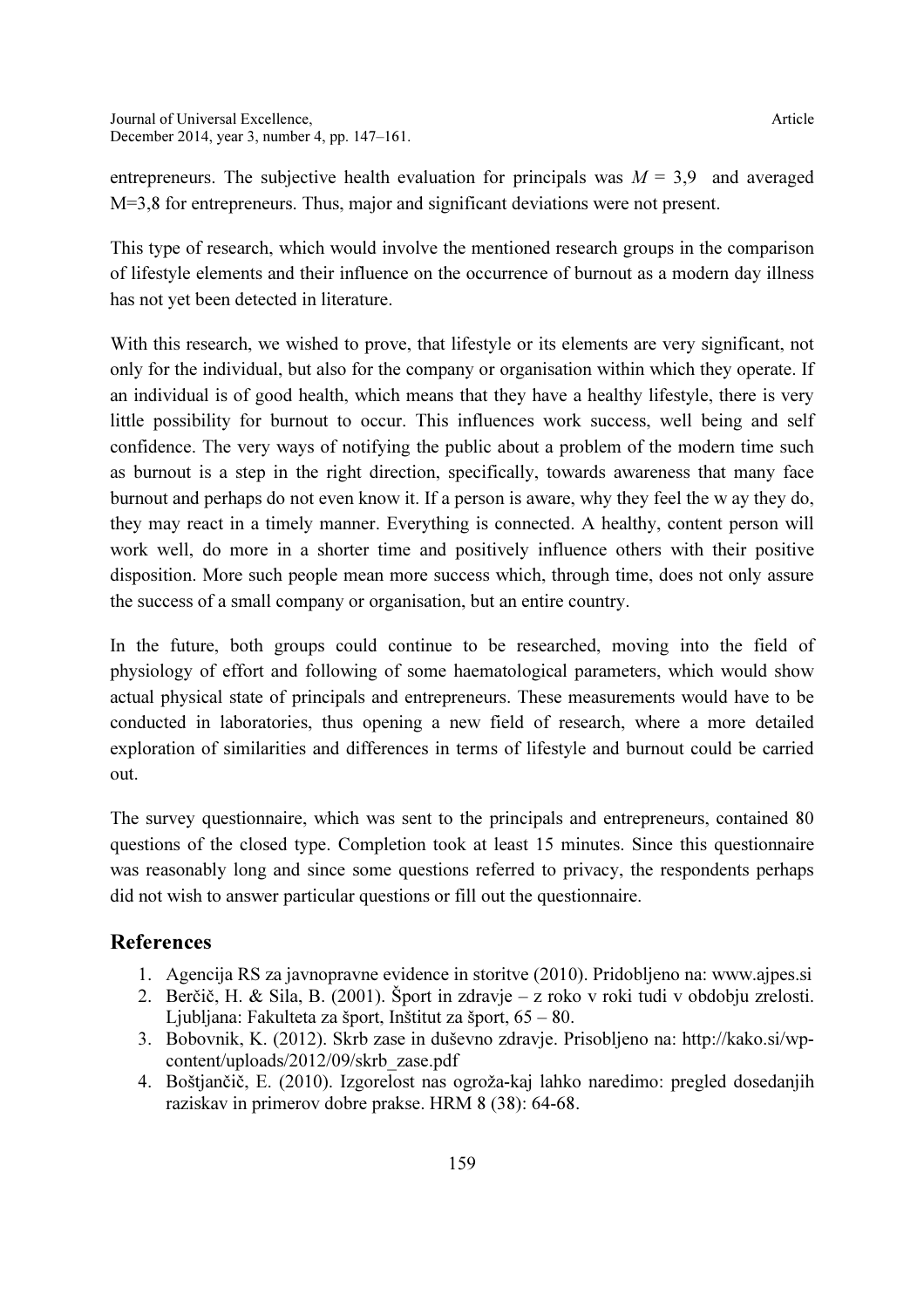- 5. Bilban M. (2007). Stres in izgorelost v delovnem okolju. Zavod za varstvo pri delu d.d., UL MF Katedra za javno zdravje.
- 6. Countrywide Integrated Noncommunicable Disease Intervention (2008). Pridobljeno na http://cindi-slovenija.net
- 7. Černelič Bizjak, M. (2007). Stres, kronična izčrpanost in izgorelost: temeljna poklicna bolezen 21. stoletja. Primorska srečanja 31 (316-317): 24-33.
- 8. Gomezelj Omerzel, D., Antončič, B. & D. Hisrich, R. (2008). Koper: Društvo za akademske in aplikativne raziskave, 12 – 42.
- 9. Karpljuk, D., Mlinar S., Videmšek M., Meško M. & Štihec J. (2009). Športna dejavnost, zdravstveno stanje, življenjski slog in pogostost doživljanja stresa pri delu zaposlenih v Hitovi igralnici Park. Ljubljana: Fakulteta za šport, Inštitut za kineziologijo, 31 - 48.
- 10. Kovač, M., Starc G., Jurak G., Kolar, E. & Strel, J. (2007). Z okoljem se spreminjamo tudi sami: šport in družbene spremembe v zadnjih petnajstih letih. V Šport in življenjski slogi slovenskih otrok in mladine. Ljubljana: Fakulteta za šport, Inštitut za kineziologijo, 35 – 43.
- 11. Kovač, M., Strel, J., Jurak, G. & Starc, G. (2007). Uvod. Šport in življenjski slogi slovenskih otrok in mladine. Ljubljana: Fakulteta za šport, Inštitut za kineziologijo, 7  $-27.$
- 12. Maslach, C., & Leiter, M.P. (2002). Resnica o izgorevanju na delovnem mestu. Kako organizacije povzročajo osebni stres in kako ga preperčiti. Ljubljana: Educy, 17 – 18.
- 13. Maslach, C., Schaufelli, W.B. & Leiter, M.P. (2001). »Job Burnout«, Annual review of Pshychology, 52, 397 – 422.
- 14. Ministrstvo za izobraževanje, znanost in šport (2011, 15. februar). Pridobljeno na: www.mizs.gov.si.
- 15. Novak, E. (2010). Zdravje in z zdravjem povezan življenjski slog v povezavi z zadovoljstvom z življenjem. Psihološka obzorja 19 (2), 19 – 30.
- 16. Poličnik, V. (2006). Ravnatelj med menedžerjem in pedagoškim vodjem. Vzgoja in izobraževanje 37 (3), 10 – 13.
- 17. Pšeničny, A. (2006). 17 mitov in 3 resnice o izgorelosti. Manager, (1),1. Pridobljeno na: http://www.burnout.si
- 18. Rajter, M., Zupančič, V., Vovk Škerl, P., Kralj, M. & Gorenak, Š. (2008). Podjetništvo. Celje: Visoka komercialna šola, 25.
- 19. Ramovš, J. (2009). Zdrav življenjski slog. Vzgoja 42 (2), 5.
- 20. Stevens, P. (1995). Beating job burnout: How to Turn your Work into Your Passion. Chicago: NTC Publishing Group, 25.
- 21. Štefančič R., (2011). Izgorelost na delovnem mestu ter življenjski slog managerjev v vzgojno izobraževalnih zavodih. Magistrsko delo. Univerza na Primorskem. Fakulteta za management.
- 22. Šugman, R., Bednarik, J., & Kolarič, B. (2002). Športni menedžment. Ljubljana: Fakulteta za šport, 16 – 216.
- 23. Zakon o varnosti in varstvu pri delu (ZVZD-1). Uradni list RS, št. 43/11.
- 24. Youngs, Bettie B. (2001). Obvladovanje stresa za ravnatelje in druge vodstvene delavce v vzgoji in izobraževanju. Ljubljana: Educy, 89.